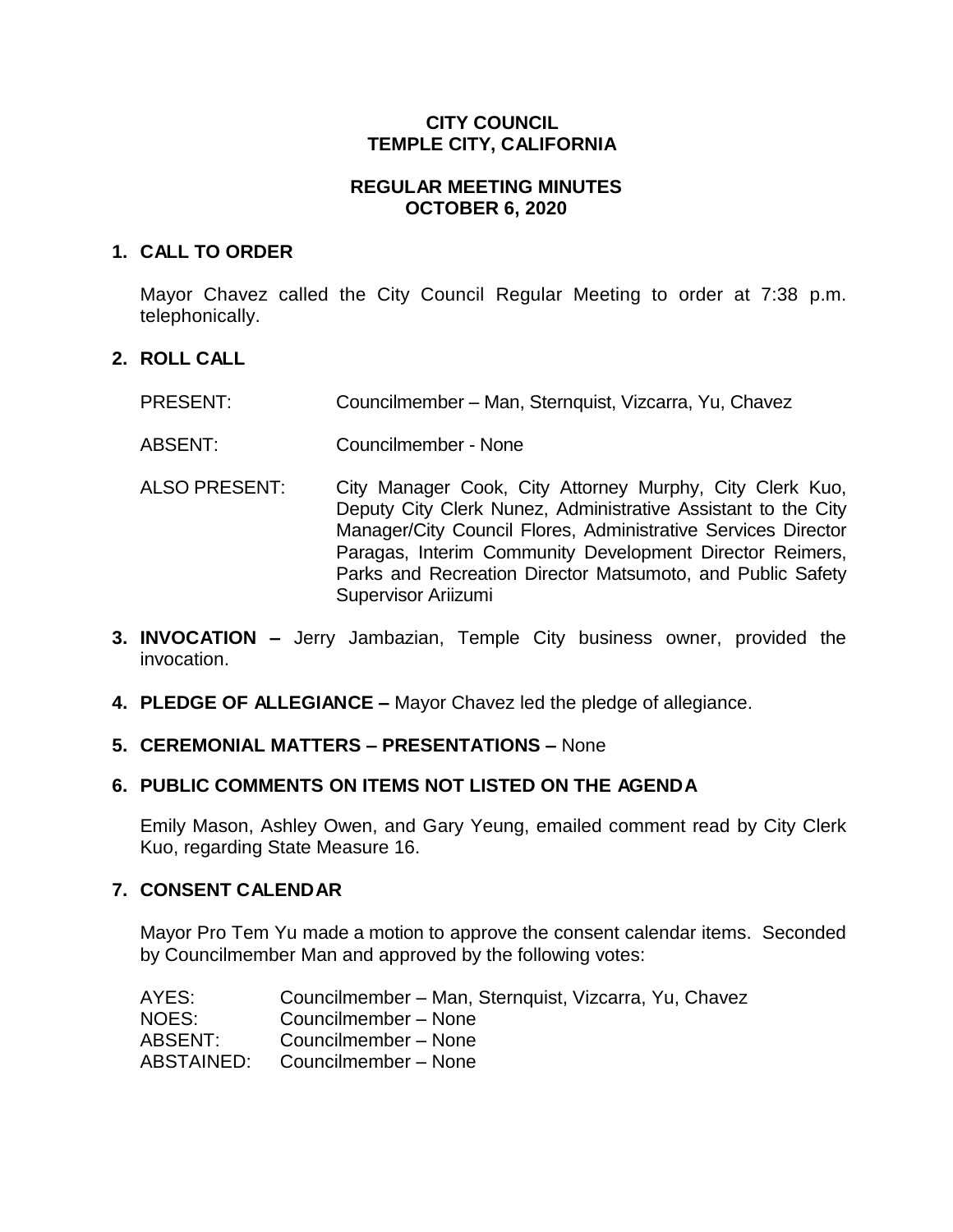City Council Minutes October 6, 2020 Page 2 of 6

# A. APPROVAL OF MINUTES

The City Council is requested to review and approve:

- 1. [Minutes of the Special](https://ca-templecity.civicplus.com/DocumentCenter/View/15135/03-7A1_CCM---2020-09-11-Special) City Council Meeting of September 11, 2020;
- 2. [Minutes of the Special City Council Meeting of September 15, 2020;](https://ca-templecity.civicplus.com/DocumentCenter/View/15136/04-7A2_CCM---2020-09-15-Special)
- 3. [Minutes of the Regular City Council Meeting of September 15, 2020;](https://ca-templecity.civicplus.com/DocumentCenter/View/15137/05-7A3_CCM---2020-09-15) and
- 4. [Minutes of the Special City Council Meeting of September 24, 2020.](https://ca-templecity.civicplus.com/DocumentCenter/View/15138/06-7A4_CCM---2020-09-24-Sheriff-Monthly)

Action: Approved.

## B. [PLANNING COMMISSION MEETING ACTIONS](https://ca-templecity.civicplus.com/DocumentCenter/View/15139/07-7B_PC-Actions_Staff-Report-2020-09-8_final)

The City Council is requested to receive and file actions of the Regular Planning Commission Meeting of September 8, 2020.

Action: Received and filed.

#### C. [PARKS AND RECREATION COMMISSION MEETING ACTIONS](https://ca-templecity.civicplus.com/DocumentCenter/View/15129/08-7C_PRC-Regular-Meeting-Actions_Staff-Report-2020-09-16)

The City Council is requested to receive and file actions of the Regular Parks and Recreation Commission Meeting of September 16, 2020.

Action: Received and filed.

## D. [COVID-19 CONTINUITY PLAN UPDATE](https://ca-templecity.civicplus.com/DocumentCenter/View/15130/09-7D_ContPlan_staff-report_final-with-attachments)

The COVID-19 Continuity Plan update provides a status report on the City's identified service goals and priority initiatives during the pandemic.

Action: Receive and filed update.

# E. [ADOPTION OF RESOLUTION NO. 20-5493](https://ca-templecity.civicplus.com/DocumentCenter/View/15131/10-7E_Warrant-Register_Reso-No-20-5493-with-attachment) APPROVING PAYMENT OF BILLS [FOR FISCAL YEAR 2020-21](https://ca-templecity.civicplus.com/DocumentCenter/View/15131/10-7E_Warrant-Register_Reso-No-20-5493-with-attachment)

The City Council is requested to adopt Resolution No. 20-5493 authorizing the payment of bills.

Action: Adopted Resolution No. 20-5493.

## **8. PUBLIC HEARING**

A. [INTRODUCTION AND FIRST READING OF ORDINANCE NO. 20-1047,](https://ca-templecity.civicplus.com/DocumentCenter/View/15132/11-8A_Public-Hearing_Series-A-Ordinance_Staff-Report_Revised_92320_final-with-attachments)  SERIES A CODE AMENDMENT OF TITLE 9 (ZONING REGULATIONS), [CHAPTER 1 \(ZONING CODE\)](https://ca-templecity.civicplus.com/DocumentCenter/View/15132/11-8A_Public-Hearing_Series-A-Ordinance_Staff-Report_Revised_92320_final-with-attachments)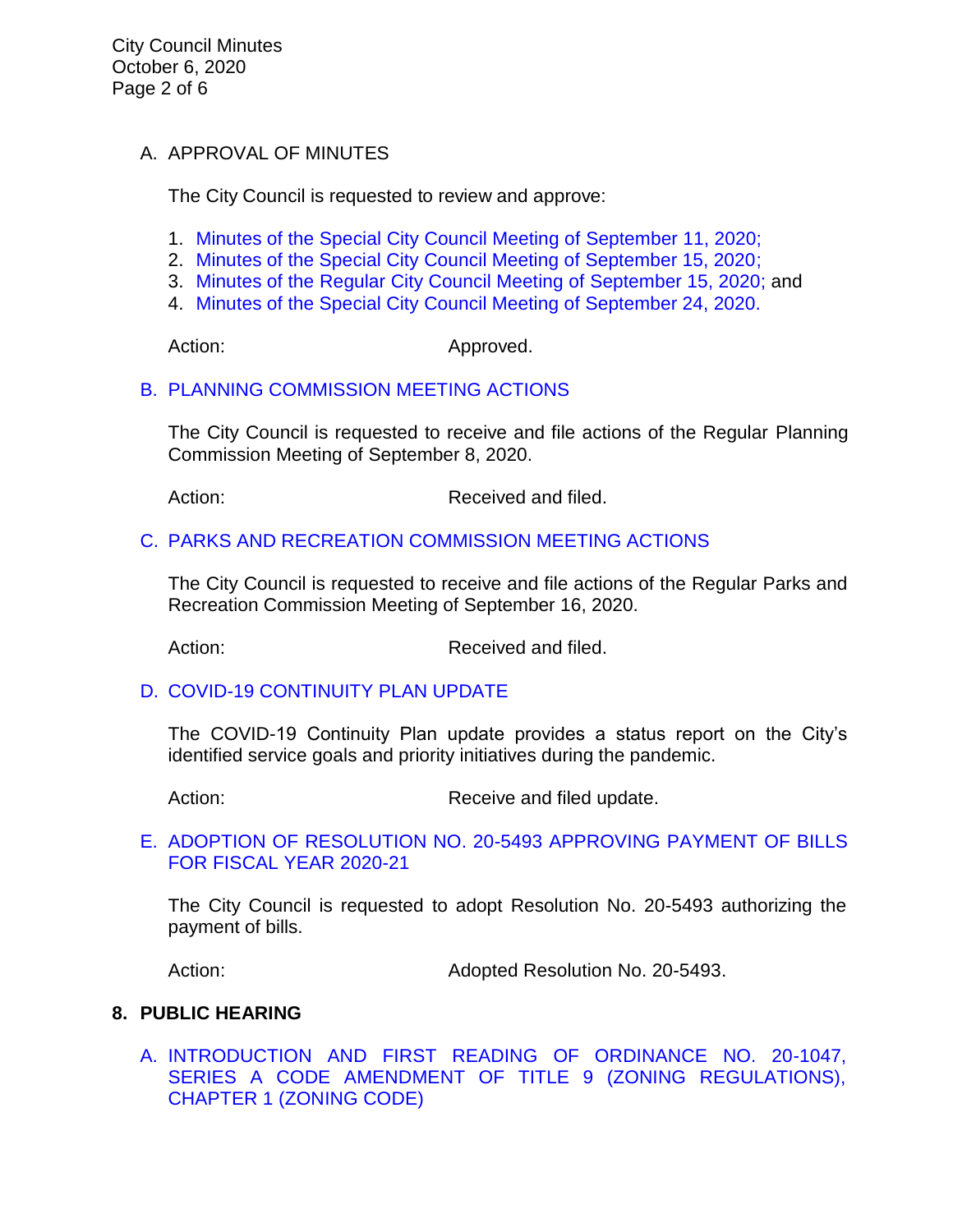City Council is requested to adopt the proposed ordinance to amend definitions and sections that contain ambiguities, omissions, or reference errors in Series A, Title 9 Chapter 1 of zoning code regulations.

Management Analyst Coyne gave a brief summary of the staff report.

City Council asked questions regarding the proposed ordinance.

Mayor Chavez opened Public Hearing. Hearing no request to speak, Mayor Chavez closed public hearing.

City Council made final comments regarding the proposed ordinance.

Mayor Pro Tem Yu introduced for first reading by title only and waive further reading of Ordinance No. 20-1047, Series A Code Amendments of Title 9 (Zoning Regulations), Chapter 1 (Zoning Code) and scheduled the second reading of Ordinance 20-1047 for October 20, 2020.Seconded by Councilmember Man and approved by the following votes:

| AYES:      | Councilmember - Man, Sternquist, Vizcarra, Yu, Chavez |
|------------|-------------------------------------------------------|
| NOES:      | Councilmember - None                                  |
| ABSENT:    | Councilmember - None                                  |
| ABSTAINED: | Councilmember - None                                  |

## **9. UNFINISHED BUSINESS – None**

#### **10. NEW BUSINESS**

## A. [PERMANENT LOCAL HOUSING ALLOCATION FUNDING](https://ca-templecity.civicplus.com/DocumentCenter/View/15133/12-10A_PLHA_Staff-Report_final-with-attachments)

New state funding is being made available to the City under Senate Bill 2, with the goal to increase affordable housing across the state. Los Angeles County has asked each city to determine how they would like to use their allocation. Staff has provided City Council with an analysis of each possible eligible activity and recommendations on how this funding should be used.

City Manager Cook provided a brief overview of the funding provided by Senate Bill 2.

Management Analyst Chan gave a summary of the staff report.

City Council asked questions regarding eligible activities and discussed how the Permanent Local Housing Allocation funding should be used.

Mayor Chavez opened public comment. Hearing no request to speak, Mayor Chavez closed public comment.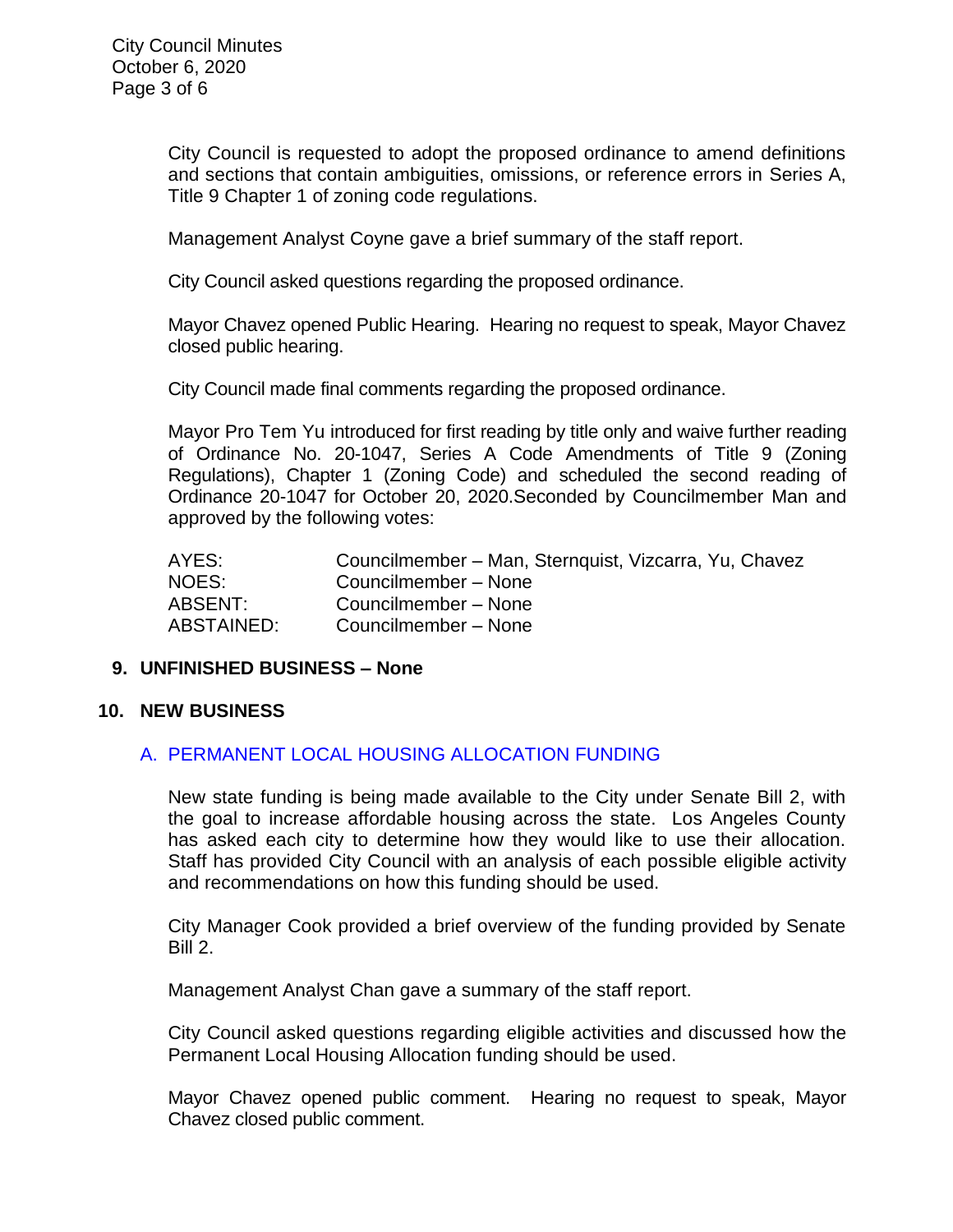City Council made final comments on the use of the permanent local housing allocation funding.

Councilmember Vizcarra made a motion to use the permanent local housing allocation funding to fund accessibility modifications in lower-income, owner occupied housing and adopt Resolution No. 20-5492 approving City's participation in the Los Angeles Urban County Permanent Local Housing Allocation Program. Seconded by Councilmember Sternquist and approved by the following votes:

| AYES:      | Councilmember – Man, Sternquist, Vizcarra, Yu, Chavez |
|------------|-------------------------------------------------------|
| NOES:      | Councilmember - None                                  |
| ABSENT:    | Councilmember - None                                  |
| ABSTAINED: | Councilmember - None                                  |

City Council recessed at 9:35 p.m. and returned at 9:46 p.m. with all members present.

## B. [TEMPLE CITY SIXTH CYCLE REGIONAL HOUSING NEEDS ASSESSMENT](https://ca-templecity.civicplus.com/DocumentCenter/View/15134/13-10B_RHNA_Staff-Report_final-with-attachments)  [\(RHNA\) ALLOCATION](https://ca-templecity.civicplus.com/DocumentCenter/View/15134/13-10B_RHNA_Staff-Report_final-with-attachments)

Every eight years the City must update its Housing Element to demonstrate the City has capacity to meet the City's RHNA allocation. Staff is seeking the City Council's direction on submitting an appeal of the City's RHNA allocation.

City Manager Cook provided an overview of regional housing needs assessment allocation.

Interim Community Development Director Reimers gave a summary of the staff report.

City Council asked questions regarding City's regional housing needs assessment allocation.

Mayor Chavez opened public comment. Hearing no request to speak, Mayor Chavez closed public comment.

City Council made final comments regarding the City's RHNA allocation.

Councilmember Sternquist made a motion directing staff to file an appeal with the Southern California Association of Governments for Temple City's Sixth Cycle (2021-2029) RHNA Allocation. Seconded by Councilmember Man and approved by the following votes:

AYES: Councilmember – Man, Sternquist, Vizcarra, Yu, Chavez NOES: Councilmember – None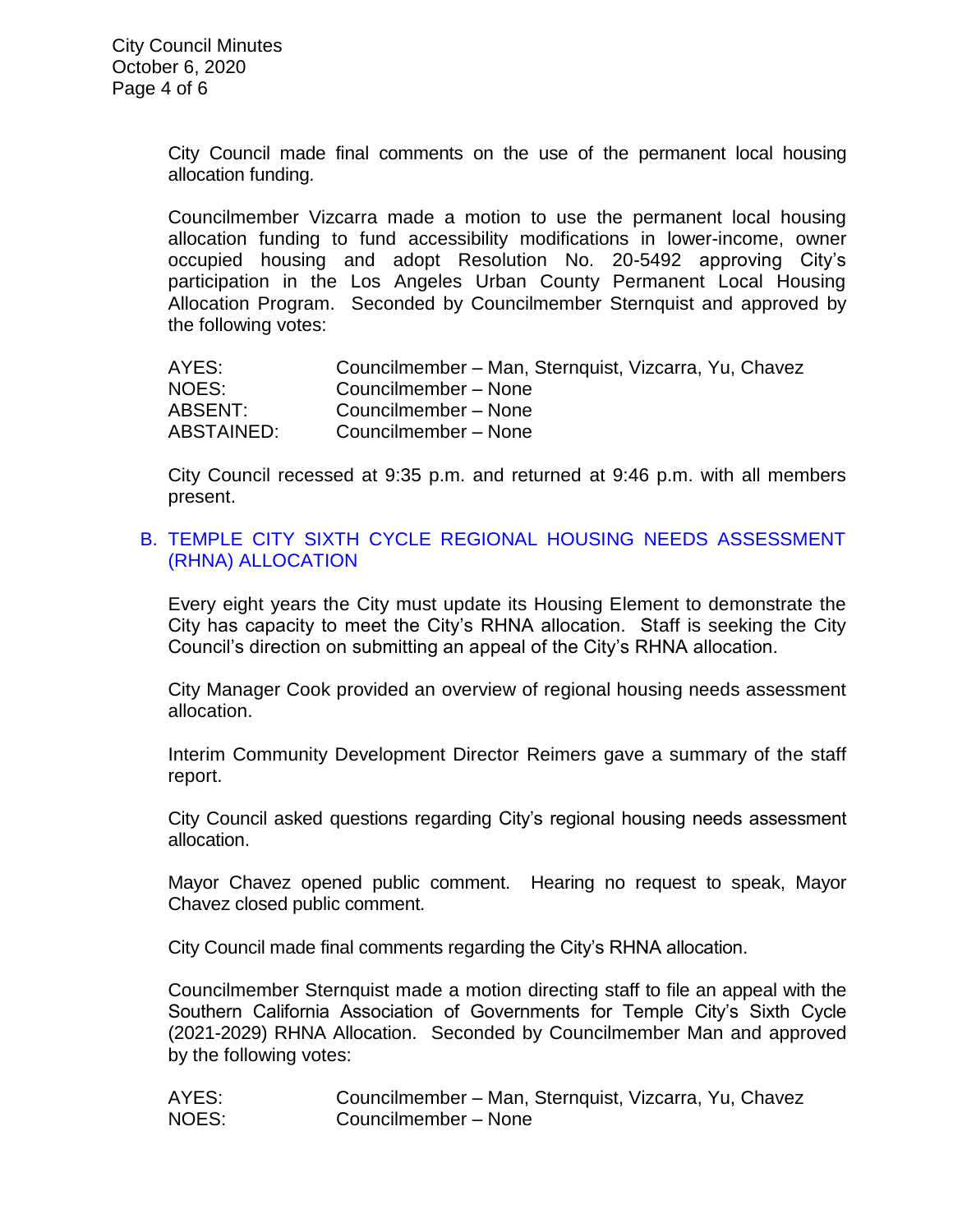City Council Minutes October 6, 2020 Page 5 of 6

> ABSENT: Councilmember – None ABSTAINED: Councilmember – None

- **11. UPDATE FROM CITY MANAGER** shared that more housing items will be brought to Council for consideration in upcoming meetings, stated that staff followed up regarding COVID anomalies in the City and confirmed there was none, announced that the Las Tunas Drive re-pavement will begin shortly.
- **12. UPDATE FROM CITY ATTORNEY** no report.
- **13. COUNCIL REPORTS REGARDING AD HOC OR STANDING COMMITTEE MEETINGS**
	- A. SCHOOL DISTRICT/CITY STANDING COMMITTEE (Councilmember Man and Mayor Chavez) – Formed 1/3/2012

No report.

B. LAS TUNAS DOWNTOWN REVITALIZATION STANDING COMMITTEE (Mayor Chavez and Mayor Pro Tem Yu) – Formed 2/18/2014

No report.

C. FUTURE DEVELOPMENT OF CITY PROPERTIES STANDING COMMITTEE (Mayor Pro Tem Yu and Councilmember Man) – Formed 2/18/2014

No report.

D. AUDIT STANDING COMMITTEE (Mayor Chavez and Mayor Pro Tem Yu) – Formed 7/15/2014

No report.

E. FACILITIES, PUBLIC WORKS, AND INFRASTRUCTURE STANDING **COMMITTEE** (Mayor Pro Tem Yu and Councilmember Man) – Formed 4/4/2017

No report.

F. PRIMROSE PARK ART ELEMENT AD HOC (Councilmember Vizcarra and Mayor Pro Tem Yu) – Formed 5/19/20

No report.

**14. COUNCIL ITEMS SEPARATE FROM THE CITY MANAGER'S REGULAR AGENDA**